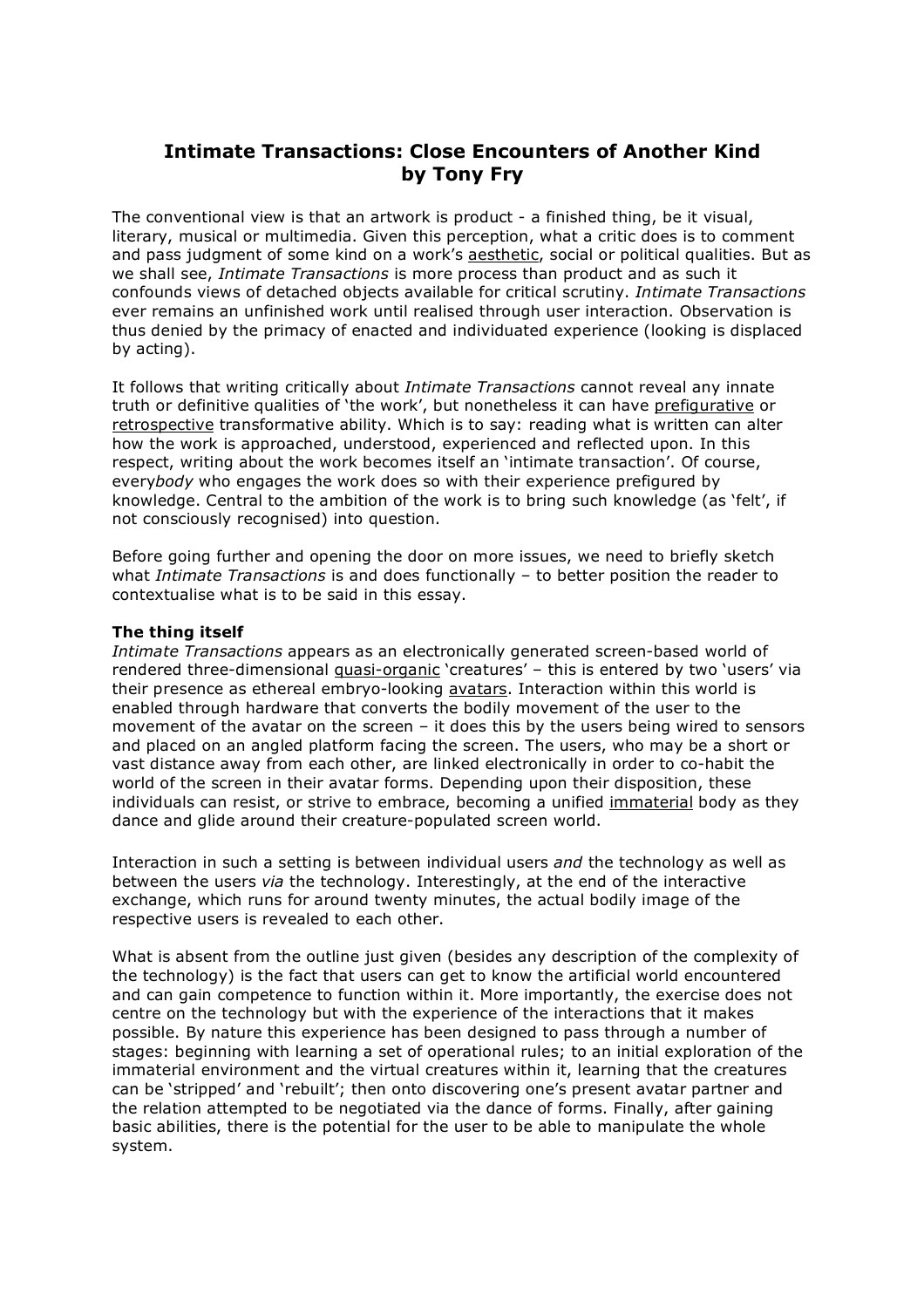## **Where did** *Intimate Transactions* **come from?**

This question is directed at the origins of the idea rather than its history as a fusion between art and technology, and its appropriation and inversion of computer game forms and methods. Keith Armstrong, as Artistic Director of the *Intimate Transactions* project, gives an account of its underpinning ideas.<sup>1</sup> To do so he evokes and mobilises a plural notion of 'ecosophy'.

Ecosophy gathers together a variety of philosophical positions that think about the underlying human-centredness of 'an ecological crisis' in the contemporary world and how to counter it. Essentially, and correctly, Armstrong understands that the economic, social, political and cultural conditions of human existence place human beings centrally within the problem due to their acquired values and conduct. This is not to reduce the cause of 'the crisis' to individual human failings, rather to the impacts of the world in which we humans come into being as they in turn impact upon our 'nature' and conduct. The problem is circular – we cause ecological/environmental problems that threaten, but these problems are inherent in the world that contributes to forming the way we are. Ecosophy names a way to break into and maybe out of this vicious circle. As Felix Guattari put it – 'The ecological crisis can be traced to a more general crisis of the social, political and existential.' He then went on to point out that dealing with this crisis 'involves a type of revolution of mentalities' 2 . In turn, he believed that this required *the development of new kinds of socio-environmental subjects* (new kinds of people), rather than increased productivism (the means of exchange by which existing social subjects are replicated and their world extended). In this setting, *Intimate Transactions* can be posed as a particular kind of cultural project aiming (albeit in a small way) to help create this new type of subject.

Ecosophical thinking is underscored by ecological phenomenology and existentialism. What environmental phenomenology tells us is that our being is indivisible from 'being as a whole', and that our body is part of the porous organism of life through which the elements pass. In this respect, we are designed by the world of our being. But on the other hand, existentialism tells us we are designed by our actions in this world. Ecosophy can bring such understandings to problems of the unsustainable as they take (our) futures away. Certainly, it can also make the need for cultural action visible, although the actual creation of viable and vibrant cultural forms is still massively underdeveloped. In this context, the designing power of 'art' (as aesthetic experience) needs a more enabling framework. Realising this framework can be assisted by philosophy and by the creation of forms of criticism that are critical in a fundamental sense (here the critical is what divides life and death). Cultural action, so approached, implies the artist, designer, philosopher and critic form part of the 'change community'. In an age that is starting to understand that without sustainment we human beings have nothing, art for art's sake, design in the service of productivism, philosophy divorced from other practices, and criticism as cultural gate-keeping can no longer be afforded. By necessity, artists, designers, philosophers and critics (and others) have to join together to make the 'change community'.

# **The Art of Interaction**

Most people encountering *Intimate Transactions* will do so with an existing set of assumptions about what art is – which is not to imply that a diverse group of people will share a common view. Yet it's likely that all will assume a critical distance exists between the viewer and the viewed (that is between themselves and a work). *Intimate Transactions* totally undercuts this assumption. It dissolves any critical distance between the 'it' and the 'I'. The work cannot be known without the experience of interacting with it (and another person). As already intimated, one cannot critically observe what 'one is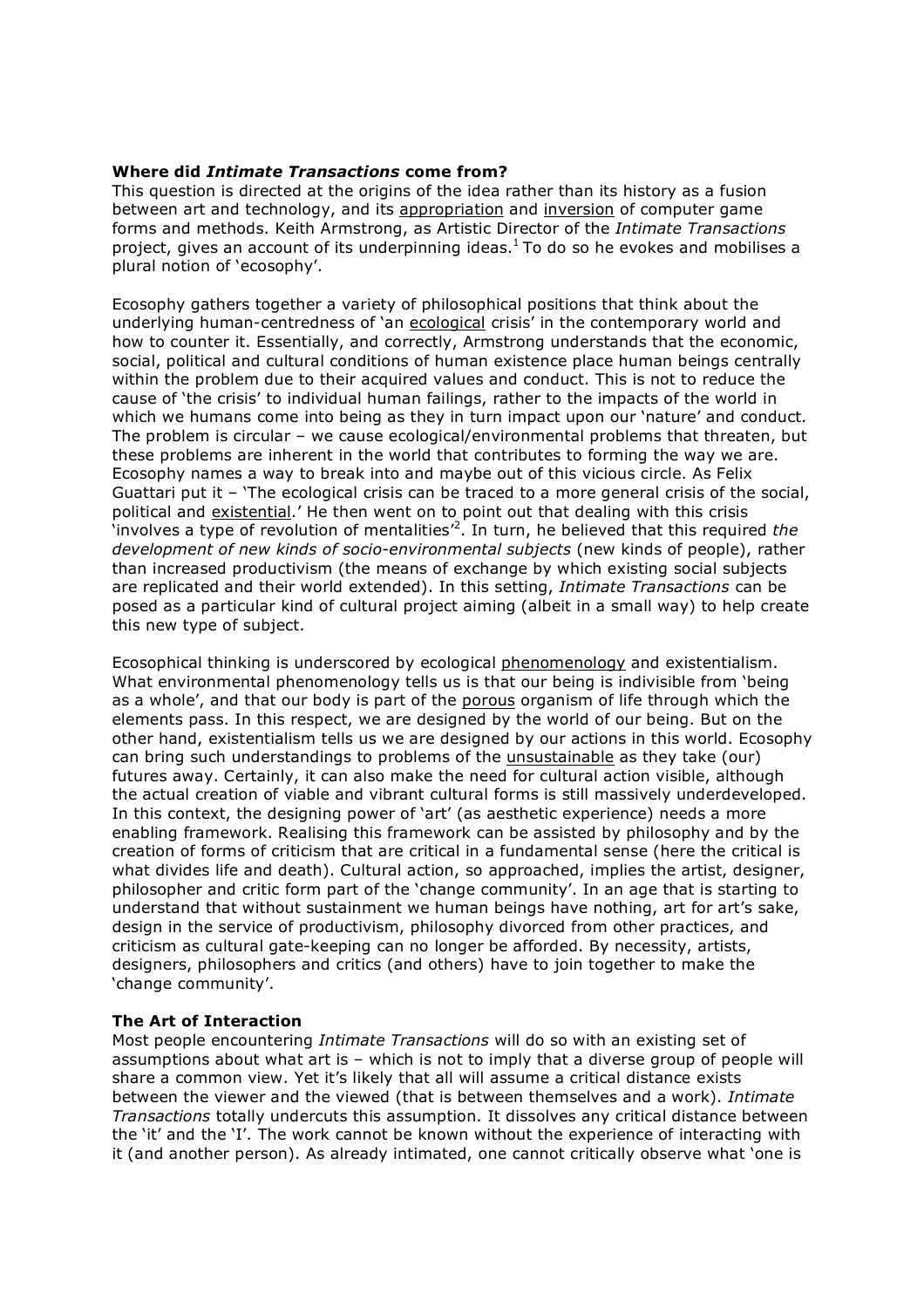a part of' – to interact is to be of the work. The work acts to structure the actual experience of interaction through bringing the work to momentary completion. But insofar as users and interactions are never identical, the work is never completed as exactly the same experience – it always returns to being unfinished in order to be remade.

Crucially, the interactive intent of the work was to create a means to reflect upon a particular kind of experience – *the experience of our being relationally connected* as a collective body. The form of its materiality functions as a means towards this end. As such, rather than being understood within the genre of 'art and environment', it arrives in the more adventurous domain of 'art as environment'. Moreover, as an environment, it has its own created immaterial ecology (an ecology of the image). Here it's worth reminding ourselves that the relation between environment (the constituent features of space, place, location) and ecology (the dynamic system that functions within and maintains the character and conditions of the environment) is always mediated by image for us (we see via created ways of seeing).

To better understand this, and how an artwork and its technology can be deemed to be an ecology, we need to grasp that we humans exist within four inter- connected ecologies: (i) the biophysical ecology of the natural world (biologically we always remain animal); (ii) the ecology of the artificial (we do not just dwell in the world of nature, but equally in a fabricated world of our own creation that we now depend upon to survive); (iii) a social ecology in which we depend upon each other – we simply cannot be without others; and (iv) an ecology of the image (be the image pictorial or literary) that mediates the other three ecologies.

On this last point, how we see and conduct ourselves in biophysical, artificial and social ecologies is in large part structured by how they arrive in front of us as objects of perception. The very notion of 'world' is a good example of this. We only have a sense of the world by dint of an image. While being located in the world we cannot see it as an object. Reiterating, everything we see is refracted via knowledge gained via images (visual and literary). As Plato put it, 'we see with our mind not our eyes' (mere optical instruments).

# **It is not a...**

*Intimate Transactions* cannot be reduced to an object; rather it is an active 'thing', animated in various ways. Consider this: what turns the 'thingness' of the thing (its materiality and informational content) into the 'thinging' of the thing is *its function to produce and mediate the experience of two 'users'* as joined in competitive and/or cooperative relations. It does not reveal itself outside of being engaged – knowing is doing. But knowing itself is not just one thing – there is, for instance, a functional relation wherein familiarity increases competence. Equally, there is a conceptual knowing.

As has been emphasised, the work exists as a means *not an end*. The question that now arrives is: does the work have the ability to actually prompt a user's reflection on experience beyond the subjective? (Did I enjoy it? How did it work? What kind of relationship did I have with my partner?) This question begs to be left open for each user to answer.

## **Conclusion**

*Intimate Transactions* is not reducible to the consequence of any single practice. Its hybridised form and content straddles art, design, education and entertainment. If it has any singular quality, it is its ambition to create embodied learning, which of course will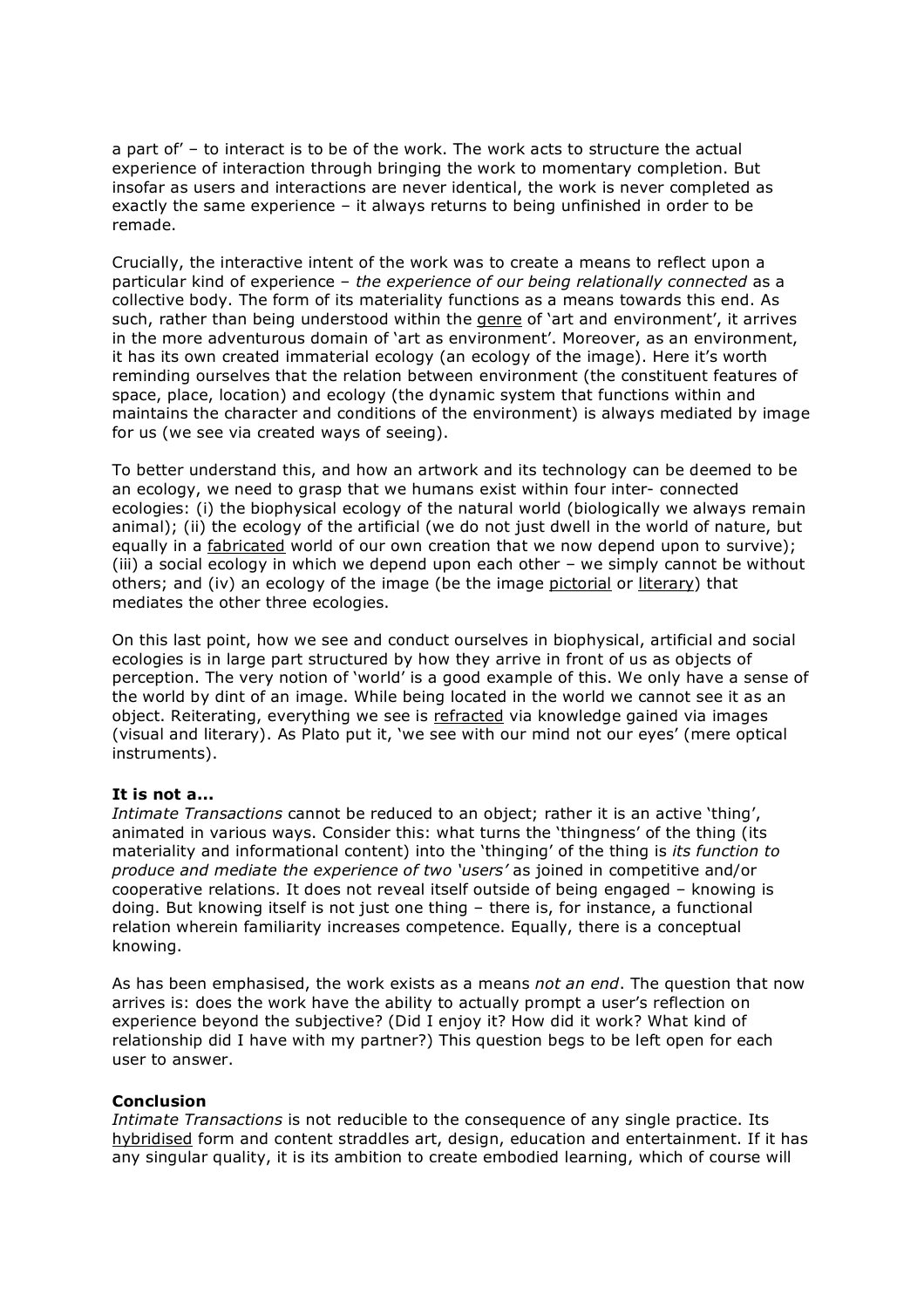be qualitatively different between users. Two possibilities always travel with embodied learning: the possibility of transferability (for example, to acquire hand/eye coordination obviously can be useful in many contexts); and the possibility of reflection transmuting into conscious knowledge. In both cases, the person who experiences *Intimate Transactions* is left with the question: what is it that I have experienced and what have I learnt? Equally, its creators have to ask themselves: what is the potential of this kind of mechanism of mediation – can it actually break out of the productivist circle and really contribute, albeit modestly, to bringing a new kind of human subject into being? Answering this question is both the challenge and the test of ecosophical commitment. It also goes to the choice of trying to inject new life into old practices or to the launching of new ones.

Tony Fry is a designer, theorist, writer and Adjunct Professor, Queensland College of Art, Griffith University. His latest book *Design Futuring* is currently at press.

#### **Endnotes**

1. Keith Armstrong, 'Towards a Connective and Ecosophical New Media Art Practice' in *Intimate Transactions: Art, Exhibition and Interaction within Distributed Network Environments* (ed Jillian Hamilton), Brisbane: ACID, 2006, pp 12-35.

2. Felix Guattari, 'The ecosophic object' in *Chaosmosis: an ethico-aesthetic paradigm* (trans Paul Bains and Julian Pefanis), Sydney: Power Publications, 1995, p 119.

# **GLOSSARY**

**Appropriation** – taking, transferring or adopting without consent in order to use in another context.

**Avatars** – forms taken by symbolic beings that stand in for those beings.

**Ecological** – related to ecology, the basic meaning of which is the relationship of living organisms (bacterial, plant, animal and insect) to their environments/habitats.

**Existential** – as related to (human) existence.

**Fabricated** – the putting together of parts; the assembly of components.

**Genre** – common groupings of the same types within a collection (for example types of painting, writing or films that are all in the same style).

**Hybridised** – the end result of creating something new out of combining the elements of two or more things; or interbreeding different animal or plant species.

**Immaterial** – not based on material substance (for example electronically- transmitted images).

**Inversion** – the act of reversal; turning upside down.